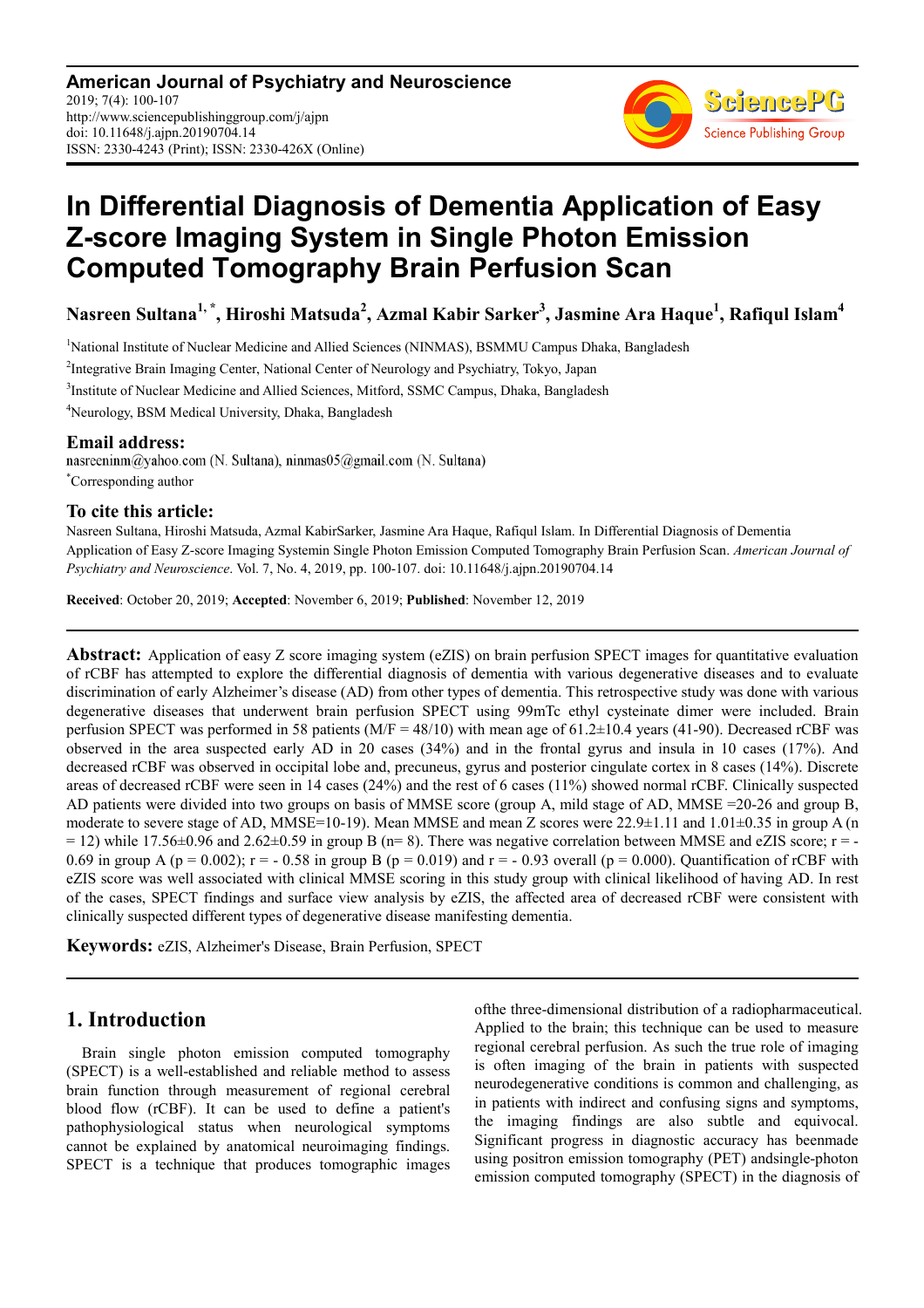Alzheimer's disease (AD). Computer assisted analysis using voxel-based morphometry (VBM) [1] from statistical parametric mapping (SPM) [2] for magnetic resonance imaging (MRI) and three-dimensionalstereotactic surface projection (3D-SSP) [3-5] or the easy Z-score imaging system (eZIS) [6-10] for PET/SPECT has been developed. Therefore, increasingly unbiasedand dependable information on abnormalities in regional cerebral blood flow (rCBF) can be achieved. Individual neurodegenerative diseases have relatively specific characteristic clinical features [2]. The most common neurodegenerative disorders that present with dementia are Alzheimer's disease (AD), dementia with Lewy bodies (DLB) and frontotemporal lobar degeneration (FTLD). eZIS allows computer assisted statistical analysis of brain perfusion SPECT images. Voxel based analysis performed by using a Z-score map calculated from comparison of patient's data with the control data base in same manner as in a 3D-SSP method. It assesses severity of regional cerebral blood flow (rCBF) decreased in a specific region of AD, extent of area of decreased rCBF and ratio of area of decreased rCBF to that of whole brain. In our study we consider the Z score severity for differential diagnosis as well as surface view analysis for affected brain area.

In Bangladesh, <sup>18</sup>F-fluorodeoxyglucose positron emission tomography (<sup>18</sup>F-FDG PET) for the diagnosis of dementia is not routinely practiced as it is expensive and not reimbursed yet by the our existing health insurance system, and thus the more widely available MRI is primarily used for imaging diagnosis of neurodegenerative disease. PET is more sensitive than SPECT in diagnosing early AD and other type of dementia, but SPECT offers the advantages of lower cost than PET and ease of entrance. A specific decreased in rCBF in the posterior cingulate gyrus, precuneus and parietal cortices in the very earlystage of AD has been detected by SPECT [6-9]. eZIS is a method of statistical analysis for the automated diagnosisof brain perfusion SPECT images which can be used to investigate the rCBF objectively and easily [6- 10]. SPECT combined with eZIS has been applied in clinical practiceat NINMASas a valuable early diagnostic method in patients with clinically suspected AD and to findout the differential diagnosis of dementia since 2017. Waragai et al. revealed that eZIS analysis of SPECT images could be convenient for the early and differential diagnosis of patients with neurodegenerative disease, including dementing diseases, AD, frontotemporal dementia (FTD), dementia with Lewy bodies (DLB) [10]. In patients with very early AD, rCBF decreased significantly in the posterior cingulate cortex, precuneus and parietal cortex whereas eZIS analysis in patients with DLB showed decreases in rCBF extending from the precuneus gyrus to the occipital cortex. These findings suggest neurodegenerative changes in DLB. FTD is also common neurodegenerative dementia. We demonstrated decreased rCBF in the frontal cortex, insula, temporal cortex andorbitofrontal cortex, regions which are related to disruptivebehavioral symptoms with relative sparing of theposterior cortex in patients with FTD [10]. Matsuda et al. have developed an automatedsystem of analysis using eZIS

with incorporation of avolume of interest (VOI) related to early AD, and show edits high performance in selective patients with veryearly AD from age-matched healthy volunteers [8]. The purpose of the current study was to evaluate thissystem as an adjunct for the early diagnosis of AD and other types of dementia.

# **2. Aims & Objective**

Application of eZIS on brain perfusion SPECT images for quantitative evaluation of rCBF has endeavored to explore association of MMSE scoring with clinically suspected AD and to evaluate computer-assisted automated discrimination of early Alzheimer'sdisease (AD) from other types of dementia. This study has also attempted to explore the association of MMSE scoringand Z score in patients with clinical likelihood of having Alzheimer's disease (AD).

# **3. Methods**

This retrospective study was done at NINMAS, BSM Medical University, Dhaka. Patients with various neurodegenerative diseases and on basis of clinical information, anatomical imaging and MMSE scorewho underwent brain perfusion SPECT using Tc-99m ethyl cysteinate dimer (ECD) from February 2017 to June 2019 were included in this study. Informed written consent was taken from each patient prior brain SPECT study. eZIS version 3 (Mastuda et al.) was applied to brain perfusion SPECT DICOM data.

### *3.1. Patient Preparation*

In first appointment all information regarding the brain SPECT procedure, pre - preparation were discussed with patient and inform content was taken. Before arrival, patients were instructed to avoid, if possible, caffeine, alcohol, or other drugs known to affect cerebral blood flow (CBF). Before the SPECT scanning was performed, all subjects had an intravenous line established.

#### *3.2. Study Population & Technique*

#### *3.2.1. Subjects*

Patients with clinical diagnoses of dementia were included in this study, which was conducted with the approval of the MREC (MedicalResearch Ethical Committee) of NINMAS. Disease onset was consideredto be the time when symptoms first appeared. Brain perfusion SPECT was performed in 58 patients  $(M/F = 48/10)$  with clinically diagnosed various neurodegenerative disease with mean age of 61.2±10.4 years  $(41-90)$  and mean duration since clinical onset of  $10.3\pm4.7$ months (6-24). The patients' demographic characteristics are listed in Table 1.

The clinical diagnosis was established based ona detailed medical history, physiological and neurological examinations, the results of routine laboratory investigations, and MRI of the brain.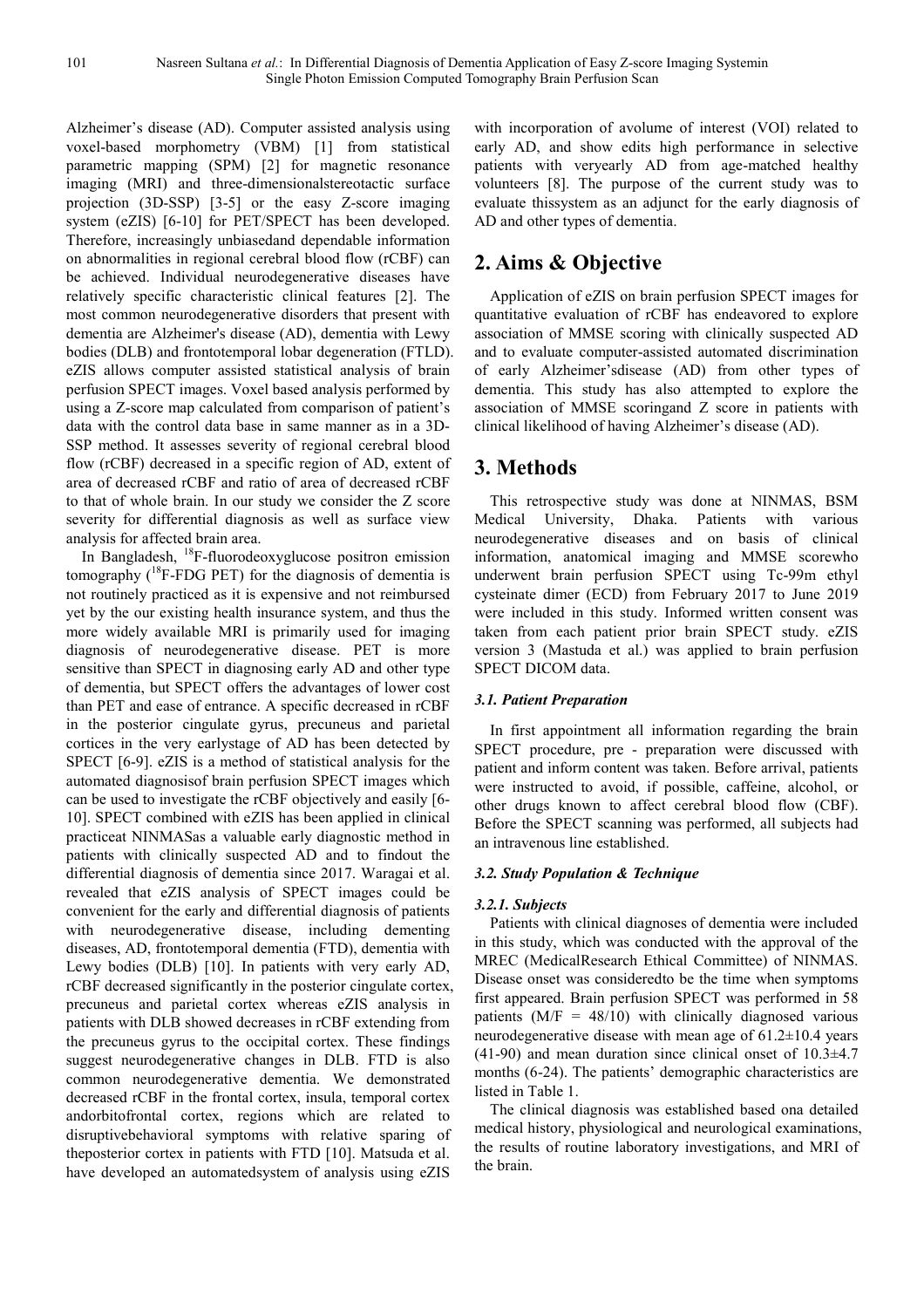#### *3.2.2. Brain SPECT Procedure*

An intravenous line was established in all subjects beforeSPECT imaging was performed. While lying supine with eyes closed in a dimly lit quiet room, each subject received an intravenous.

Injection of 600 MBq of  $99m$ Tc-ECD. Ten minutes after thisinjection, brain SPECT was performed with a doubleheadedgamma camera (Duel Head Gamma camera, Model: Symbia Evo Excel (Siemens, USA) equipped with lowenergy and high-resolution parallel-holecollimators. For each camera, projection data were obtained in a 128 x 128 matrix through 360° rotation at steps of 2.8° for 20 sper view. Filtered back-projection using a Butterworth and Rampfilter was used for SPECT image reconstruction. Reconstruction & display general tomographic data via OSEM iterative reconstruction method. Attenuation correction by Chang's method. Table 2 depicted the Brain perfusion SPECT findings among the study people.

#### *3.3. SPECT Image Analysis Using eZIS*

SPECT images of all patients and all diseases were standardized anatomically with an original 99m Tc-ECD template using eZIS. An averaged SPECT image for each disease was then createdfrom these anatomically standardized images. A Z-scoremap for the averaged SPECT image for each disease was obtainedby comparing SPECT images of age-matched healthy volunteerswith the mean and standard deviation for each voxel obtainedafter anatomical standardization and voxel normalization toglobal mean values using the following equation:  $Z$ -score = ([controlmean] – [individual value])/(control SD). The Z-score mapswere displayed by overlay onto topographic sections and projection, with an averaged Z-score obtained from a depth of 14 mmto the surface through rendering of an anatomically standardized MRI template. This voxel based analysis is performed by using a Z-score map calculated from comparison of patient's data with the control data base in same manner as in a 3D-ssp method. SPECT using e ZIS was performed among all patients SPECT DICOM data developed by Matsuda et al. [8]. We assessed decreased r CBF, Z score in clinically suspected AD patients and surface view mode in various section of brain image. Three indicators were used for characterizing the rCBF. Decreasesusing a Z-score in the VOI, which was defined as the regionrelated to AD in early AD, were automatically determined asfollows. First, the severity of the decrease in rCBF in the specific region showing a decrease in rCBF in

early AD was obtained fromthe averaged positive Z-score in the VOI. Second, the extent of theregion showing a significant decrease in rCBF in the VOI was obtained; that is, the percentage of coordinates with a Z-score exceedingthe threshold value of 2.0 was determined. Third, theratio for each region showing a significant decrease in rCBF in theVOI relative to the region showing a significant decrease in rCBFin the whole brain was obtained; this ratio (rCBF ratio) indicates the specificity of the decrease in rCBF in the VOI compared withthe whole brain. According to Matsuda et al. The accuracies of severity, extent and the rCBF ratio in discriminating betweenhealthy controls and patients with early AD are 85, 86, and 80%, respectively, based on cutoff values of 1.19, 14.2%, and 2.22, respectively [8].

Table 2 shown the brain SPECT perfusion findings with decreased rCBF among the study population.

#### **4. Results**

Brain perfusion SPECT was performed in 58 patients (M/F  $= 48/10$ ) with clinically diagnosed various neurodegenerative diseases with mean age of  $61.2 \pm 10.4$  years (41-90) and mean disease duration since clinical onset of 10.3±4.7 months (6 - 24). Decreased rCBF was observed in the tempero-parietal region, posterior cingulate gyri and precuneus in suspected early AD in 20 cases (34%) and in 10 cases (17%) in the frontal gyrus and insula. And decreased rCBF was observed in 8 cases (14%) in occipital lobe, precuneus and parietal cortex. Discrete areas of decreased rCBF were seen 14 cases (24%) and the rest of 6 cases (11%) showednormal rCBF. Figures 1, 2, 3, 4, 5 & 6 shown the surface view of decreased rCBF, severity, extent and ratio after application eZIS in patients DICOM data. Clinically suspected AD patients were divided into two groups on basis of MMSE score (group A, mild stage of AD, MMSE =20-26 and group B, moderate stage of AD, MMSE=10-19). Mean MMSE and mean Z scores were  $22.9 \pm 1.11$  and  $1.01 \pm 0.35$  in group A (n = 12) while  $17.56 \pm 0.96$  and  $2.62 \pm 0.53$  in group B (n= 8). There was negative correlation between MMSE and eZIS Z-score; r  $=$  - 0.69 in group A (p = 0.002); r = - 0.58 in group B (p = 0.019) and  $r = -0.93$  overall ( $p = 0.000$ ). Figure 7 depicted the scatter plot of negative correlation between MMSE and Z-score severity from eZIS, in patients with clinical likelihood of having AD. The severity, extent and ratio of the decreased rCBF in suspected AD patients were significantly greater than in other types of neurodegenerative disease manifesting dementia.

*Table 1. Demographic and clinical data of subjects.* 

| <b>Parameters</b>                   | <b>Number</b>                    |
|-------------------------------------|----------------------------------|
| No of patients                      | 58                               |
| Age range                           | $(41-90)$ years                  |
| Mean Age                            | $61.2 \pm 10.4$ years            |
| M/F                                 | 48/10                            |
| Main disease duration (m)           | 10.3 $\pm$ 4.7 months (6 -24)    |
| Mean MMSE for suspected AD patients | $22.9 \pm 1.11$ group A (n = 12) |
|                                     | 17.56 $\pm$ 0.96 group B (n= 8)  |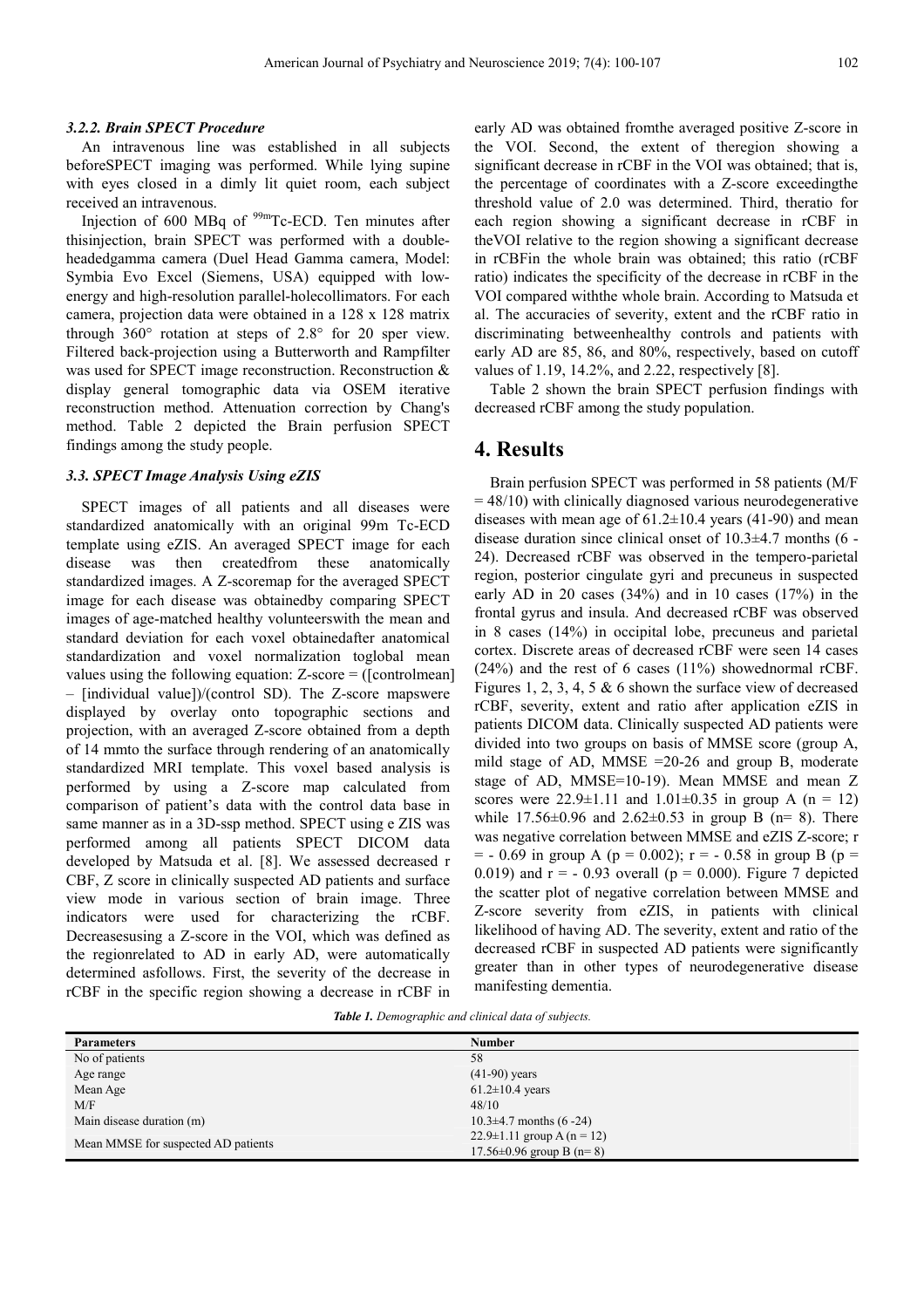```
Table 2. Brain SPECT findings.
```

| Cerebral Area                              | <b>Findings</b>              | No of patients |
|--------------------------------------------|------------------------------|----------------|
| Frontal region                             | Decreased radiotracer uptake | 10(17%)        |
| Temporo-parietal region                    |                              |                |
| Posterior cingulate gyri                   | Decreased radiotracer uptake | 20(34%)        |
| Precuneus                                  |                              |                |
| Occipital lobe, precuneus, parietal cortex | Decreased radiotracer uptake | 08(14%)        |
| Discrete areas                             | Decreased radiotracer uptake | 14(24%)        |
|                                            | Normal radiotracer uptake    | $06(11\%)$     |



*Figure 1. A 77-years-old male, MMSE 24, Clinically suspected AD with a 14 month disease duration had decreased rCBF in the parietal cortex and the posterior cingulate cortex. The severity index, extent and rCBF ratio were severity: 2.42, Extent: 56.60%, Ratio: 3.6 respectively.* 



*Figure 2. A 67-year-old male with MMSE 20 and thus clinically suspected AD with 20 month disease duration had decreased rCBF in the parietal cortex and the posterior cingulate cortex. The severity index, extent and rCBF ratio were Severity: 3.3, Extent: 77.96%, Ratio: 5.6 respectively.*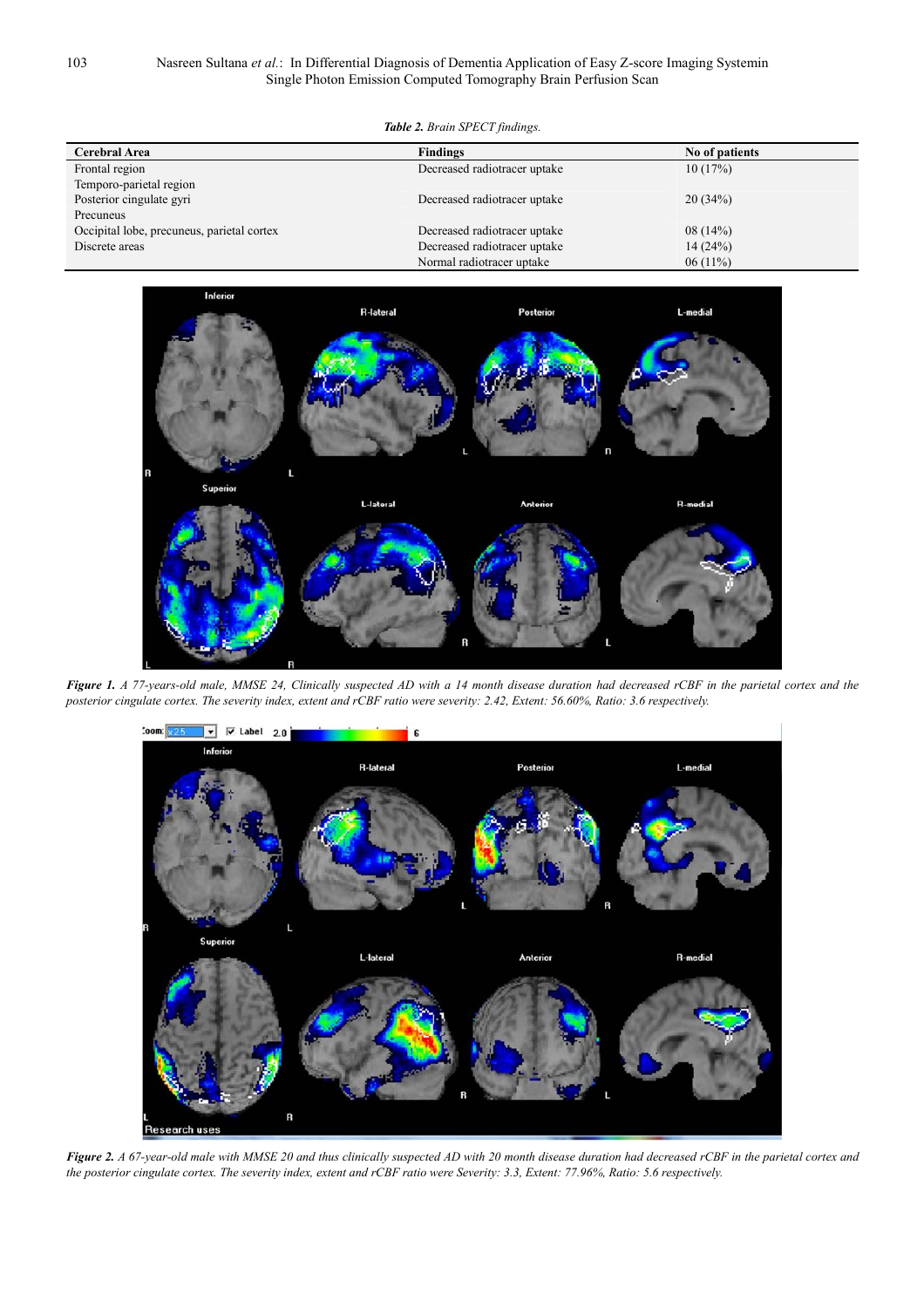

*Figure 3. A 75-year-old female with clinically suspected FTD with a disease duration of 08 months exhibited a decreased rCBF area in the frontal cortex activity. The severity index, extent and rCBF ratio w ere 1.01 (<1.19), 19.9% (< 14.2%) and 1.90 (<2.22), respectively.* 



*Figure 4. A 73-year-old male with clinically suspected AD, duration of 22 months exhibited a marked decreased rCBF area in posterior cingulate gyri and parietal lobes may suggest moderate Alzheimer's disease. The severity index, extent and rCBF ratio were, Severity: 2.43 (<1.19), Extent: 56.50% (< 14.2%), Ratio: 3.5 (<2.2).*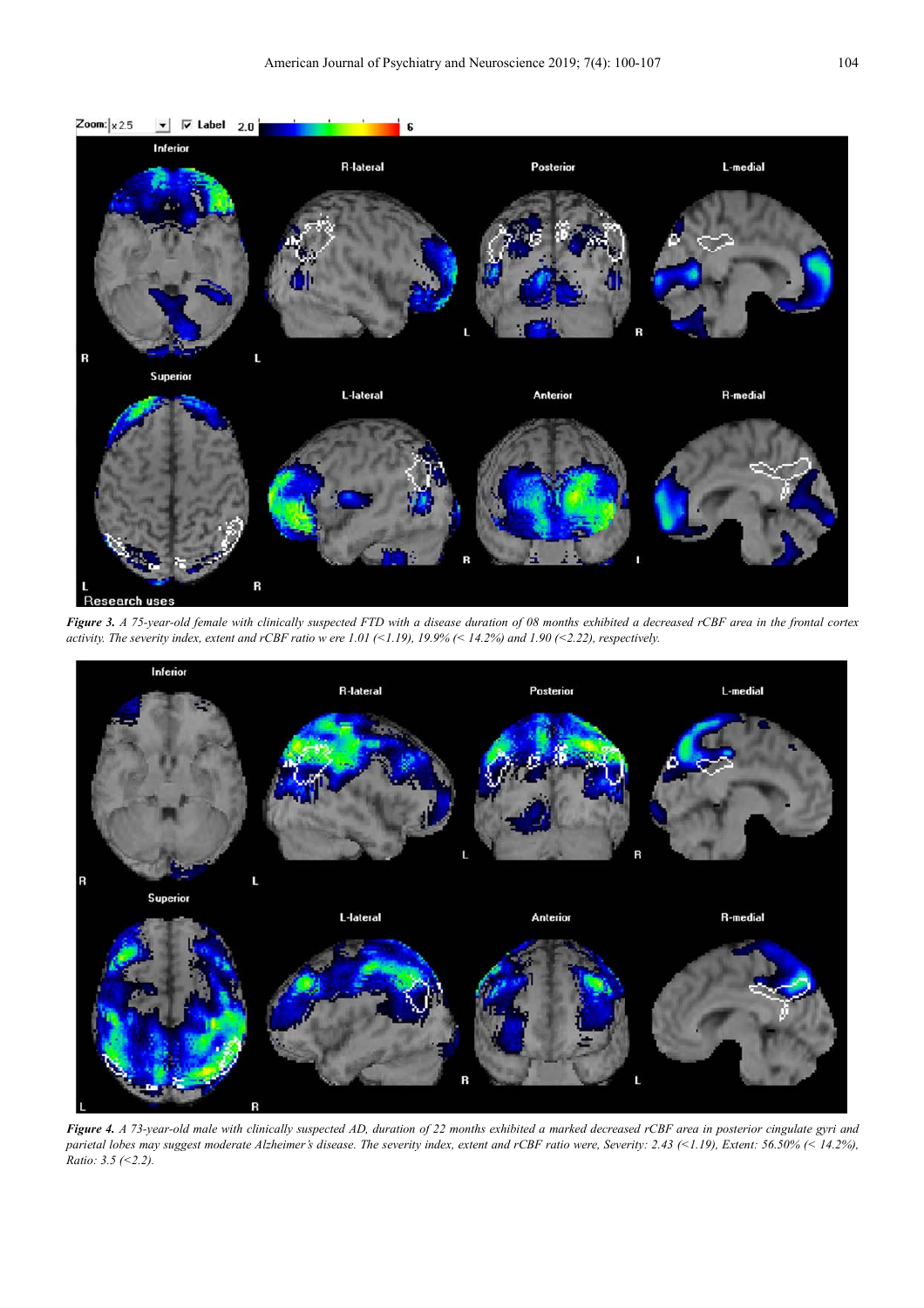

*Figure 5. A 68 Y/M, MMSE 18, with clinically suspected AD with disease duration of 20 months exhibited a marked decreased rCBF area in occipital lobes, posterior cingulate gyri and parietal lobes may suggest dementia with Lewy body (DLB) along with moderate AD. The severity index, extent and rCBF ratio were, Severity: 4 (<1.19), Extent: 92.62% (< 14.2%), Ratio: 5.6 (<2.2).* 



*Figure 6. A 78-year-old male having history of CVA, clinically suspected VD patient with a 20-month disease duration had decreased rCBF in the basal ganglia, posterior cortex, occipital cortex and the cingulate cortex. The severity index, extent and rCBF ratio were 1.65, 19.36% and 1.33 respectively.*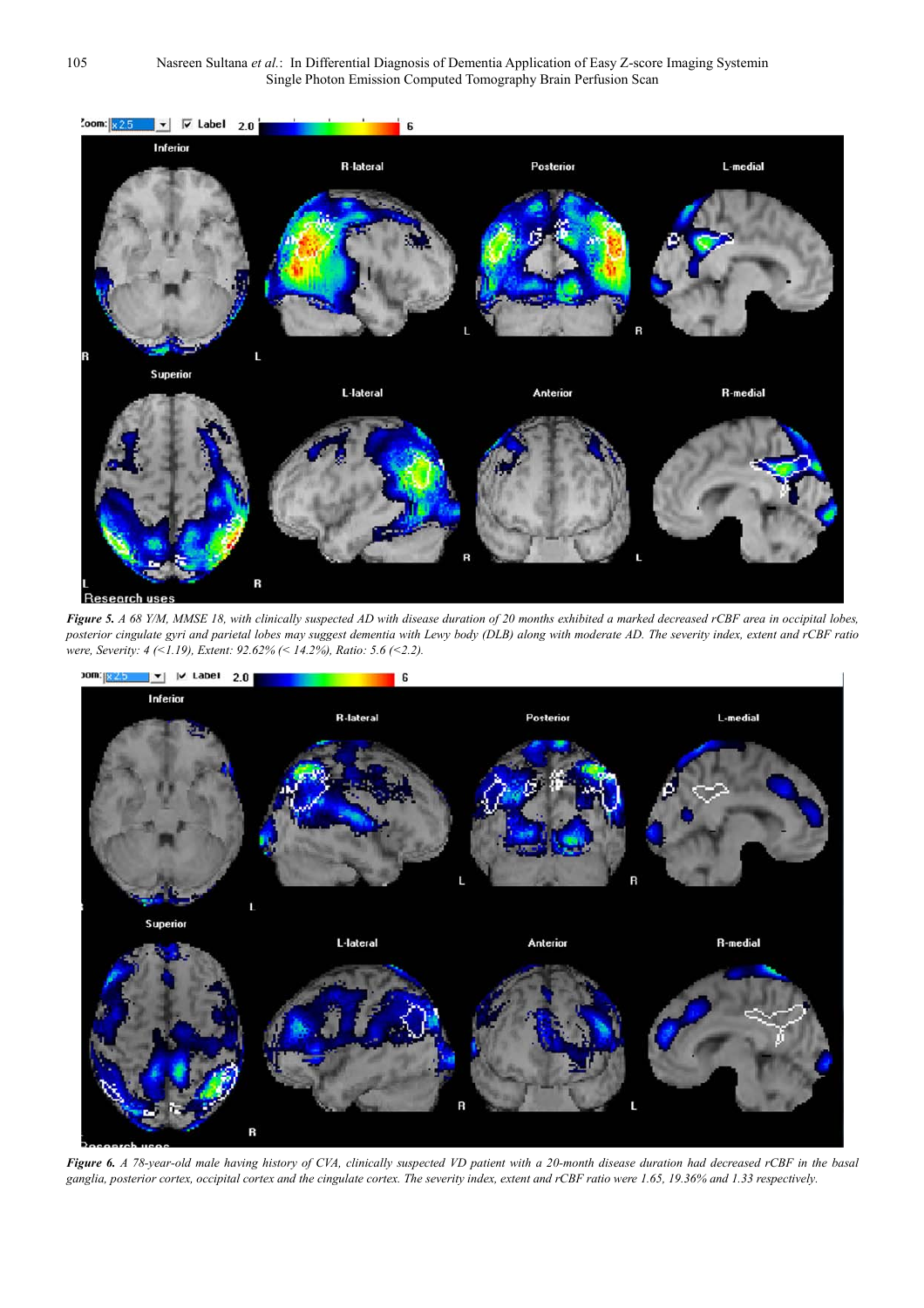

*Figure 7. Scatter plot showing negative correlation between MMSE and Z-Score severity in clinically suspected AD (n=20) patients.* 

#### **5. Discussion**

In this study we tried to evaluate the differential diagnosis of neurodegenerative disease manifesting dementia. Decreased rCBF in the posterior cingulate gyrus and the precuneusis highly specific to early AD [8]. DLB is characterized by recurrent visual hallucinations, fluctuating cognitive impairment, and parkinsonism [11]. As recognized in AD, this shows bilateral parieto-temporal dysfunction, DLB is associated with severe occipital hypometabolism and hypoperfusion in PET and SPECT images [9, 11, 12]. All clinically suspected DLB patients in the current study hadvisual hallucinations and mild cognitive impairment as initial symptoms, and eZIS analysis showed decreases in rCBF extending from the bilateral precuneus gyrus to the partial and occipital cortex. These findings seem to becompatible with neurodegenerative changes in DLB. Minoshima et al. reported high sensitivity (90%) andspecificity (80%) in discriminating AD from DLB based on hypometabolism in the occipital cortex [12]. The most common and early symptom of FTD is a decline in social interpersonal behavior [13]. SPECT or PET images show hypoperfusion of the anterior cerebral cortex with relative sparing of the posterior cortex in FTD patients [14] using SPECT. We were able to demonstrate decreased rCBF in the frontal cortex, temporalcortex and the orbitofrontal cortex. These regionsare related to antisocial behavioral symptoms in patients with FTD [15]. Bonte et al, emphasized the presence of a decrease in rCBF in the posterior cingulate gyrus (posterior cingulate sign) for differentiating AD fromFTD [16].

Our results suggest that the rCBF pattern may be useful in differentiatingearly AD from other types of dementia. Our results show that the values of the Z score severity may be usefulfor discriminating AD from other types of dementia as an adjunct to the early diagnosis of patients with dementia. Quantification rCBF in specific VOI with Z score severity were also well correlated with clinical MMSE scoring in this study group with clinical likelihoodof having AD.

### **6. Conclusion**

Brain perfusion SPECT with eZIS has very important role in differential diagnosis of dementia. A specific rCBF pattern was observed for each disease using eZIS analysis that consistent with clinical complaint. eZIS indices, especially the rCBF pattern, may be useful in establishing the differential diagnosis between early-stage AD and FTD or VD. Quantification of rCBF with eZIS score was also well associated with clinical MMSE scoring in this study group with clinical likelihood of having AD. This was the first experiences of application of eZIS in brain perfusion SPECT imaging in single institute of Bangladesh. We recommend to use of eZIS as an unbiased adjunct to MMSE for clinicians to aid initiation of appropriate pharmacotherapy in patients with suspected AD and to differentiate the diagnosis of dementia with neurodegenerative disease.

#### **References**

- [1] Ashburner J, Friston KJ: Voxel-based morphometry– the methods. Neuroimage 2000; 11: 805–821.
- [2] Frith CD, Friston KJ, Ashburner J, et al: Principlesand methods; in Frackowiak RSJ, Friston KJ, Frith CD, Dolan RJ, Mazziotta JC (eds): Human Brain Function, ed 1. San Diego, Academic Press, 1997, pp 3–159.
- [3] Minoshima S, Berger KL, Lee KS, et al: Anautomated method for rotational correction and centering of threedimensional functional brain images. J Nucl Med 1992; 33: 1579–1585.
- [4] Minoshima S, Koeppe RA, Mintun MA, etal: Automated detection of the intercommissural line for stereotactic localization of functional brain images. J Nucl Med 1993; 34: 322–329.
- [5] Minoshima S, Koeppe RA, Frey KA, et al: Anatomic standardization: linear scaling and nonlinear warping of functional brainimages. J Nucl Med 1994; 35: 1528–1537.
- [6] Matsuda H, Mizumura S, Soma T, et al: Conversionof brain SPECT images between different collimators and reconstruction processes for analysis using statistical parametric mapping. Nucl Med Commun 2004; 25: 67–74.
- [7] Kanetaka H, Matsuda H, Asada T, et al: Effects of partial volume correction on discrimination between very early Alzheimer's dementia and controls using brain perfusion SPECT. Eur J Nucl Med Mol Imaging 2004; 31: 975–980.
- [8] Matsuda H, Mizumura S, Nagao T, et al: Automated discrimination between very early Alzheimer's disease and controls using an easy Z-score imaging system for multicenter brain perfusion SPECT. AJNR Am J Neuroradiol 2007; 28: 731–736.
- [9] Matsuda H: Role of neuroimaging in Alzheimer's disease, with emphasis on brain perfusion SPECT. J Nucl Med 2007; 48: 1289–1300.